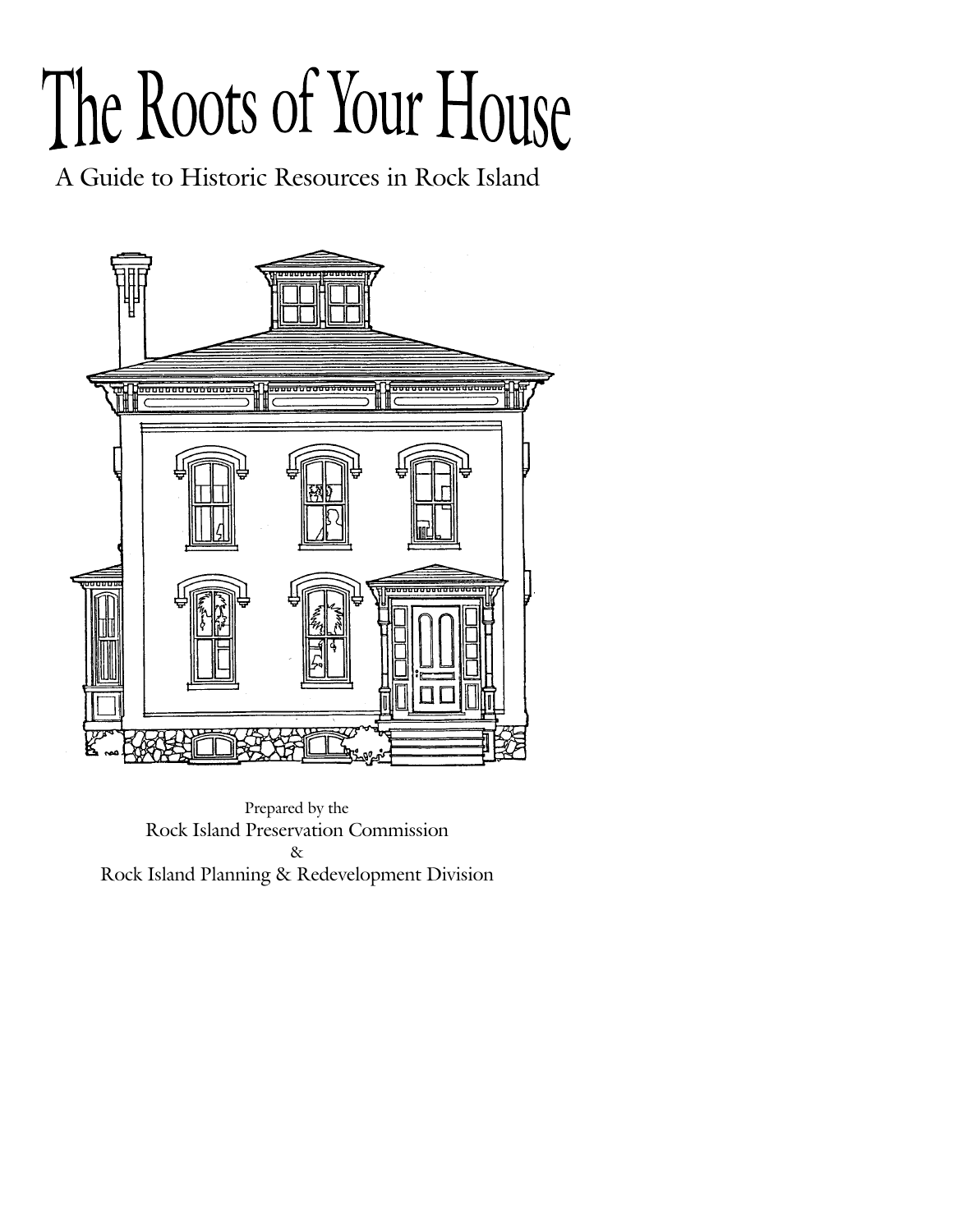# Table of Contents

Rock Island.......<br>Preserving the Past,<br>Dedicated to the Future.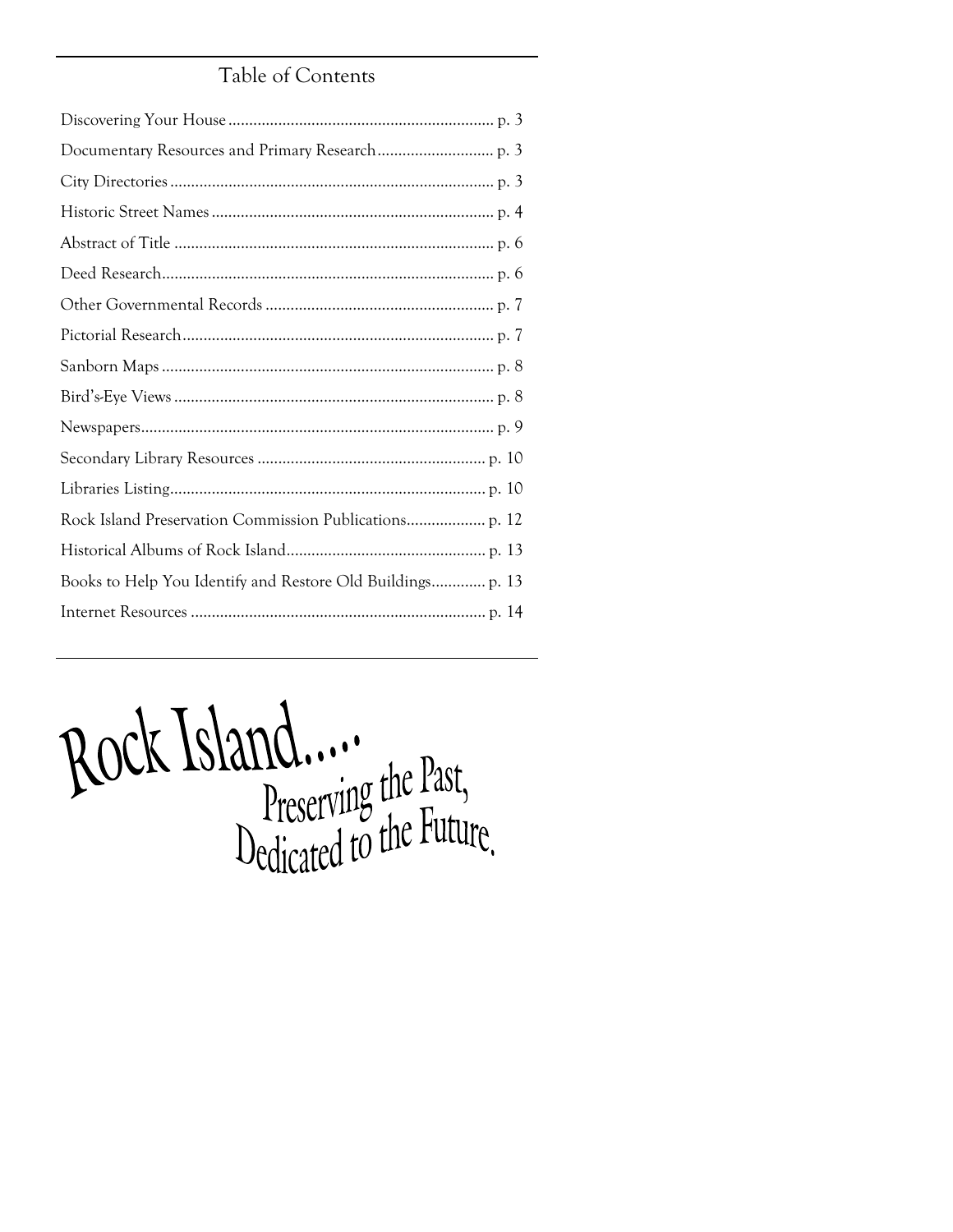# **Discovering Your House \***

*"How old is it?", "Who lived there?",* and *"Who built it?".* 

When discussing any older structure, these three questions come to mind.  $\mathbf V$  People, now more than ever, are interested in their "roots" to the past. The most tangible "roots" connecting people's todays and yesterdays are the buildings around us. Most people receive great satisfaction when those "roots" are uncovered and understood. Unfortunately, uncovering and understanding these "roots" can be difficult. Though the resources to understand those "roots" are all around us, most people do not know about them, much less how to use them. The most common resources used to discover your house are City Directories, Title Abstracts, Deeds, Pictorial Resources, Sanborn Maps, Newspapers, and finally, Libraries. This booklet will tell you how to use these resources to discover your house.

# **Documentary Resources And Primary Research**

 $\mathcal{D}_{\text{located in cities sense}}$  depends upon the location of a house. Houses located in cities generate more data than rural or small town houses, and thus are more likely to appear in a variety of records.

 It is doubtful that all of the following sources of information will be of value on each house researched. In all likelihood, no one structure will appear in all of the following resources. However, any house should appear in some of them. It really does not matter in which order the following resources are researched. The optimal order of research will vary for each structure researched. What is important to remember is that after all research resources have been thoroughly used, all important information needed to understand your house should be at hand.

# **City Directories**

The best place to begin researching an urban house is the City Directory.<br>Directories have been published for Illinois communities since the 1840's, and complete sets may be found at public libraries and historical societies. Using a directory is, essentially, a matter of working backwards. Beginning in the 1880's, street indexes were included in city directories. These indexes list occupants by street address and indicate (usually) whether it was an individual dwelling unit or a house.

**\*** House and building are used synonymously throughout this booklet.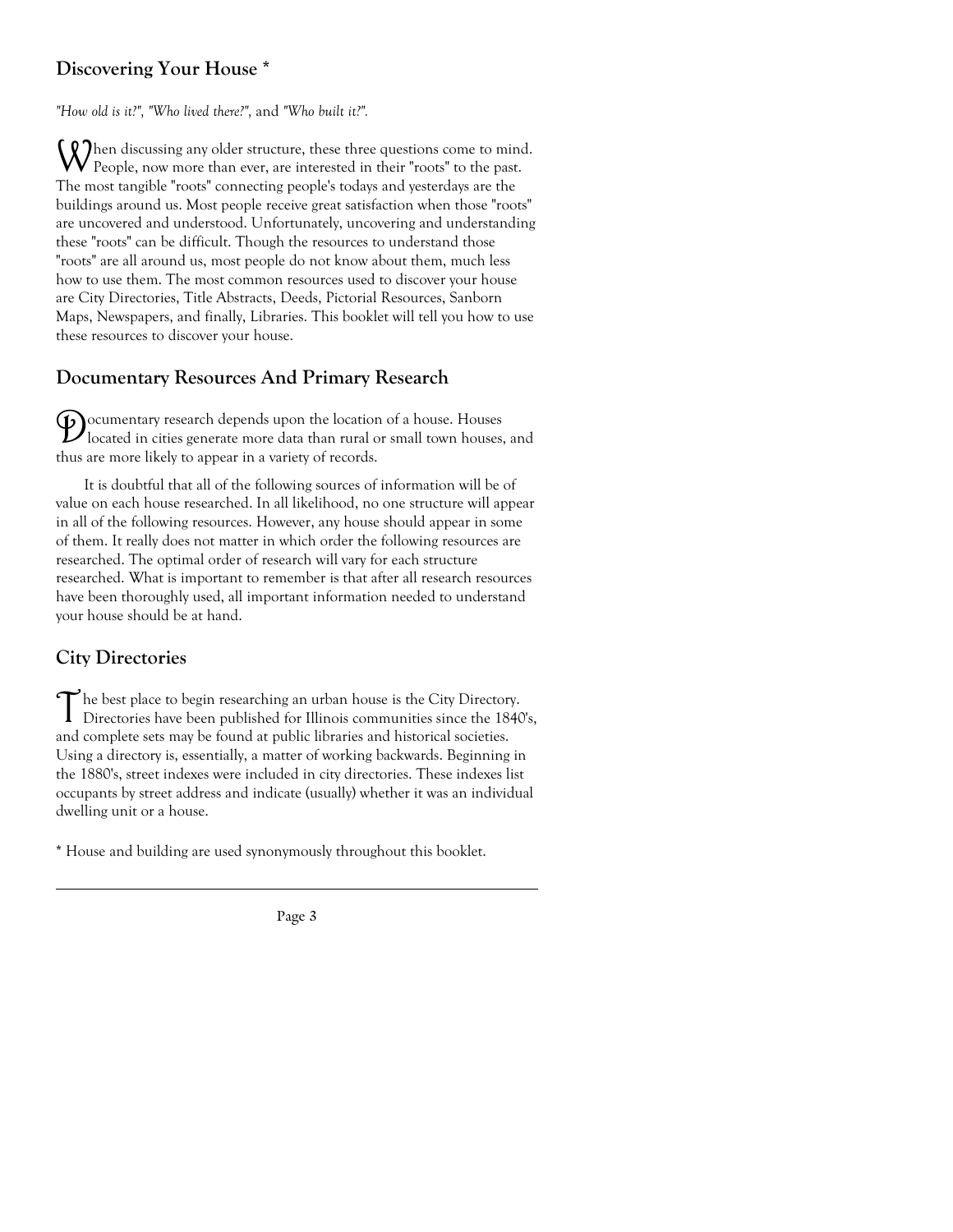A typical entry reads, "20th Street; 1020; Rinck, Fredric C.\*". One now knows the house's occupant and the asterisk indicates that Rinck told the canvasser that he owned the house. To find out Rinck's occupation, one simply checks the alphabetical listing of names where it reads: "Rinck, Fredric C. (Luella) Business Manager, Rock Island Daily Union -r 1020 20th Street." That entry informs us that he had a spouse named Luella, a good job, and lived at a house at 1020 20th Street.

 By starting with the most recent directory and working backwards, one can develop a complete list of occupants at a single address. Occupancy, or lack of occupancy, is often associated with house building or major remodeling. Sometimes that search will yield an accurate construction date. If the structure appears on the earliest street index, the alphabetical index must be used. In that case, the name of the person, rather than the address, is traced. One can often extend the date of occupancy at a single address, sometimes to the date of construction. Abbreviations are commonly used in the city directories, especially the early editions. For instance, "r" means "residence" or "bds" means boards. Most are easy to interpret, but look for a chart to the abbreviations at the beginning of the directory.

 The Rock Island Public Library (401 19th Street, Rock Island) contains microfilm copies of City Directories dating back to 1890. The Augustana College Library (3435 9 1/2 Avenue, Rock Island), the Rock Island County Historical Society Library (822 11th Avenue, Moline), and the Moline Public Library (504 17<sup>th</sup> Street, Moline) contain original copies of City Directories dating back to 1858.

### **Historic Street Names**

 $\mathcal R$  ock Island suffers from an unusual difficulty that concerns directory<br>Research. That difficulty stems from the fact that the present street name system dates back to only 1877. If the property that you are researching was built after 1877, its address probably remained the same throughout its life and this difficulty would not apply to you. The present numbered avenue/ numbered street system was preceded by a system in which all streets were named. It was a haphazard system that developed as the city grew. By 1877 there was no order or reason to the naming of the streets. In fact, some streets, such as what is now First Avenue, had different names for different segments of the same street. By 1877 it was necessary to adopt a numbered street system in order to make sense out of the growth of the City and to make finding particular addresses possible.

 In order to determine what street your house was on prior to 1877, you must check the following chart. (The Rock Island City Directories for 1877,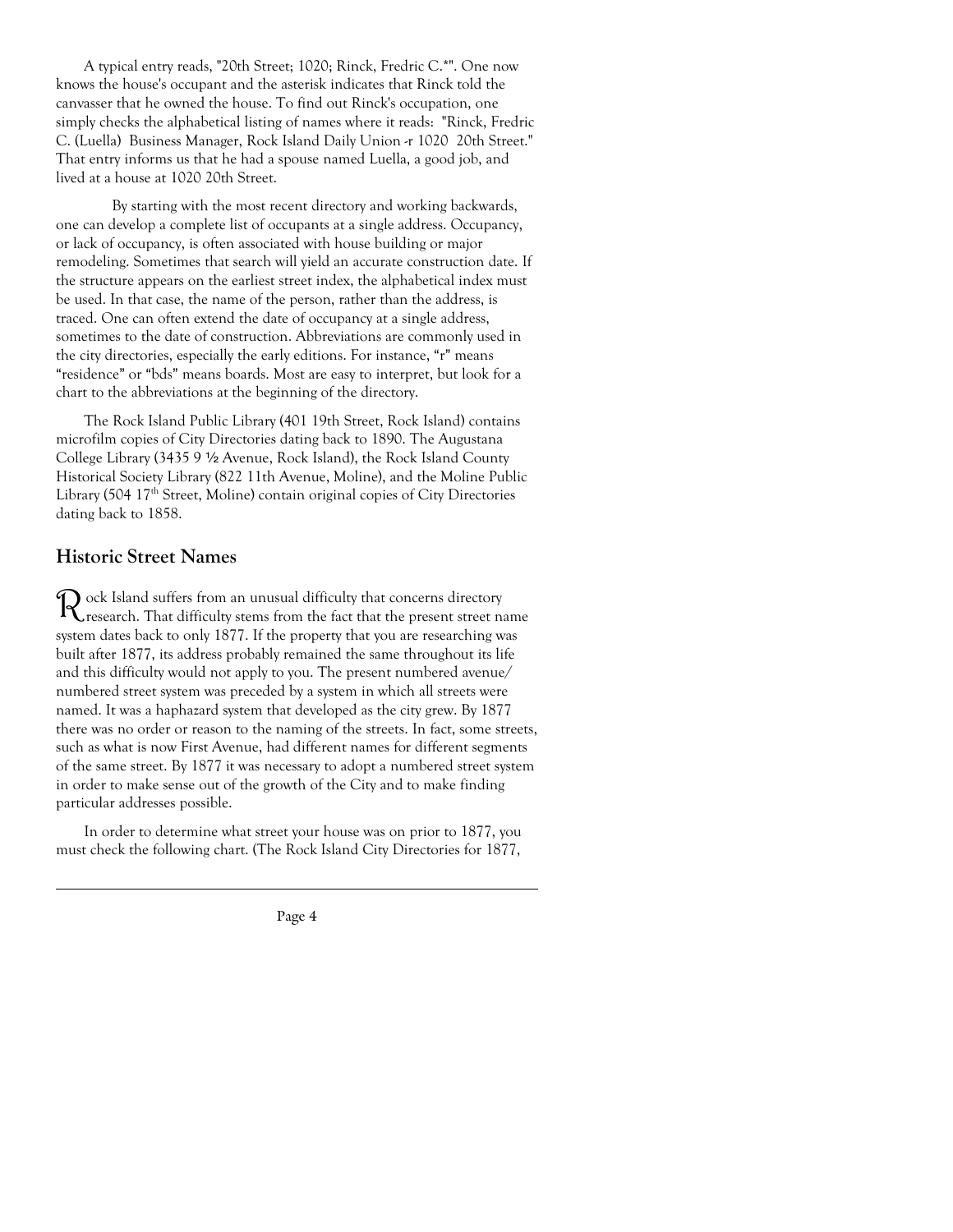1878 and 1879 contain similar charts showing the old street names and their new names.)

 When researching a property built prior to 1877, it will be necessary to consult this chart to find the old name of the street the property is on. By doing this, you should be able to trace a property across the street name change.

| <b>Present And Past Names of Rock Island Streets</b>                                                                                                                                                 |                                                                                                                          |                                                                                                                |                                                                                                                                                                              |  |
|------------------------------------------------------------------------------------------------------------------------------------------------------------------------------------------------------|--------------------------------------------------------------------------------------------------------------------------|----------------------------------------------------------------------------------------------------------------|------------------------------------------------------------------------------------------------------------------------------------------------------------------------------|--|
| <b>Streets</b>                                                                                                                                                                                       |                                                                                                                          | 29 <sup>th</sup>                                                                                               | Columbia, 29 <sup>th</sup>                                                                                                                                                   |  |
| 1 <sup>st</sup><br>2 <sup>nd</sup>                                                                                                                                                                   | Pike, Pine<br>St. Clair                                                                                                  | 30 <sup>th</sup><br>$31^{st}$                                                                                  | Elm<br>Andrews                                                                                                                                                               |  |
| 3 <sup>rd</sup><br>$4^{\text{th}}$<br>$5^{\text{th}}$<br>$6^{\text{th}}$<br>7 <sup>th</sup>                                                                                                          | Monroe<br>Carroll<br>Huron<br>Main<br>Pearl                                                                              | 32 <sup>nd</sup><br>$38^{\text{th}}$<br>42 <sup>nd</sup><br>$43^{\text{rd}}$                                   | Kimbal, 32 <sup>nd</sup><br>Robbins, College<br>Avenue<br>Sylvan, Walnut<br>Francis                                                                                          |  |
| $8^{\text{th}}$<br>9 <sup>th</sup>                                                                                                                                                                   | Ontario<br>Exchange                                                                                                      | $45^{\text{th}}$<br><u>Avenues</u>                                                                             | <b>Brooks Avenue</b>                                                                                                                                                         |  |
| $10^{\text{th}}$<br>$11^{\text{th}}$<br>$12^{\text{th}}$<br>13 <sup>th</sup><br>14 <sup>th</sup><br>$15^{\text{th}}$<br>$16^{\text{th}}$<br>$18^{\text{th}}$<br>19 <sup>th</sup><br>20 <sup>th</sup> | Ohio<br>Swan<br>Otter<br>Beaver, Short<br>Deer, Stoddard<br>Elk<br>Buffalo<br>Washington<br>Jefferson, Cherry<br>Madison | 1 <sup>st</sup><br>2 <sup>nd</sup><br>3 <sup>rd</sup><br>$4^{\text{th}}$<br>5 <sup>th</sup><br>$6^{\text{th}}$ | Mississippi, Water,<br>Front<br>Illinois<br>Orleans<br>Rock River<br>Moline Avenue,<br>Highland, Canal<br>Commercial,<br>Commerce, Pleasant,                                 |  |
| $21^{st}$<br>$22^{\text{nd}}$<br>$23^{\text{rd}}$<br>24 <sup>th</sup><br>$25^{\text{th}}$<br>26 <sup>th</sup><br>27 <sup>th</sup><br>28 <sup>th</sup>                                                | Adams<br>Dock<br>Broadway<br>Arsenal<br>Davenport, Keokuk<br>Stickney, Railroad<br>Howard Avenue<br>28 <sup>th</sup>     | $7^{\text{th}}$<br>8 <sup>th</sup><br>81/2<br>9 <sup>th</sup><br>$9\frac{1}{2}$<br>11 <sup>th</sup>            | Green Gable, Grove,<br>Sherman<br>Toledo, Spencer, 7 <sup>th</sup><br>Barnard, Harper<br>Clark<br>Indian Boundary,<br>Prospect, 9 <sup>th</sup><br>Toledo, Union<br>Atkinson |  |

In addition, there was an  $11^{\text{th}}$  Avenue designation in the Broadway Historic District that was changed to 12<sup>th</sup> Avenue.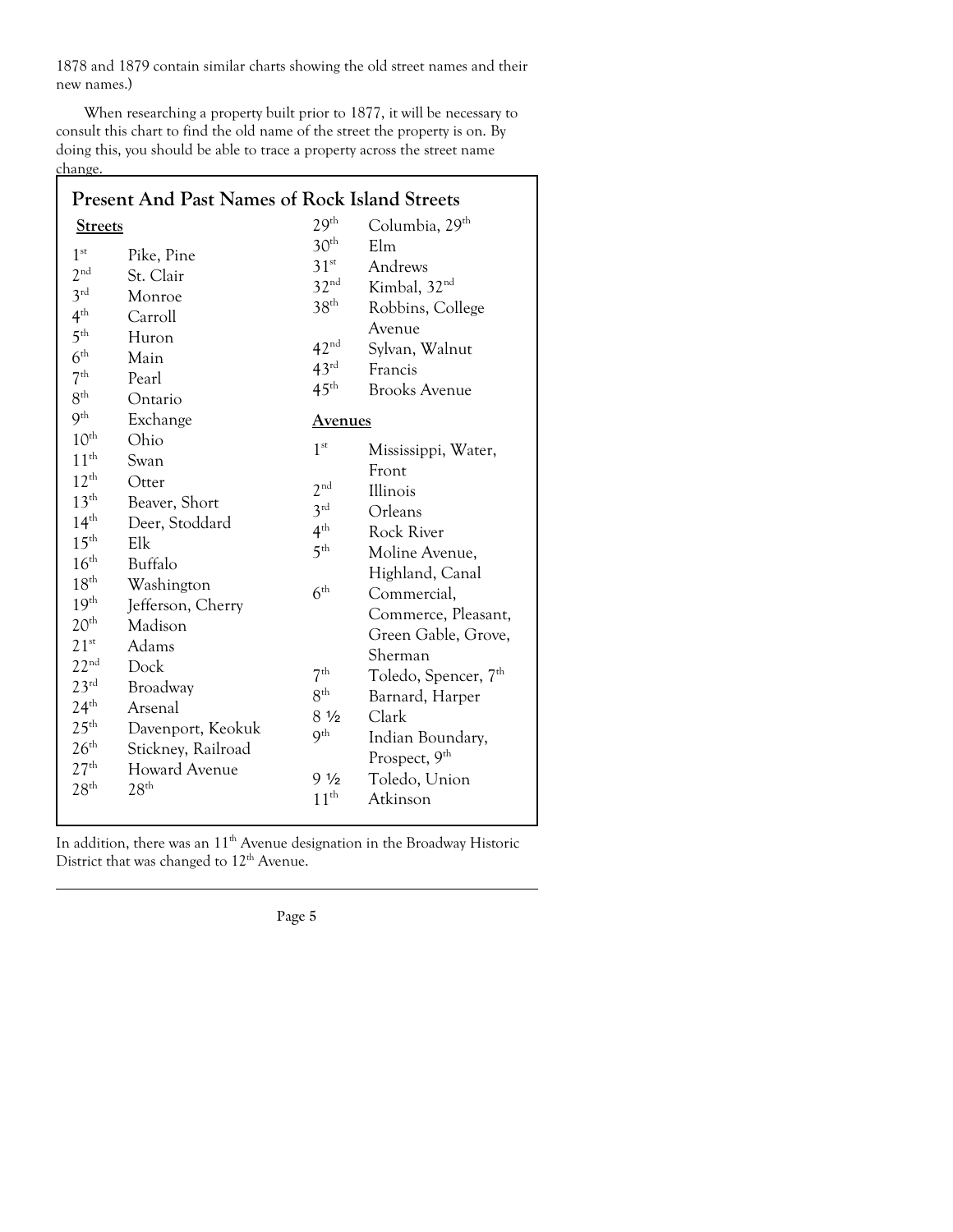# **Abstract of Title**

**CO** hether rural or urban, a house sits on land. Land ownership and related issues are so important that businesses, called abstract companies, have been established to assist an owner in proving ownership. It is the abstract company's business to provide a chain of title proving that a property being purchased is held free and clear by the seller. Although that system has largely been replaced by title insurance, it is still worthwhile to see if an abstract was prepared. It is important to remember that abstracts record only the land, not the buildings on it. It is useful, however, in determining construction dates because change in land ownership is often associated with building construction and remodeling. In addition, a warranty deed is granted at the time of sale. Revenue stamps on the warranty deed can approximate the property price since one stamp was roughly equivalent to \$1,000. On the same date as the warranty deed, or shortly thereafter, a mortgage is usually granted for a larger amount of money. This can imply a structure is going to be built. Copies of abstracts are often held by current or previous owners and the mortgagor.

# **Deed Research**

A chain of title can be established by performing the same research as an abstract company. That is done by reviewing all legal transfers of property and encumbrances. Since recording those transfers is a function of county government, that information may be found at the Rock Island County Recorder of Deeds Office. In smaller counties, the record is kept by the County Clerk's Office.

 All transfers of property are indexed by grantee (buyer) or grantor (seller). Since each buyer is eventually a seller, and both parties are indexed at each transfer, it is possible to trace ownership of the property back to the county's organization.

 When using the grantee/grantor index it is necessary to use the deed reference in the index. Only by reading the deed's property description can one be sure that the deed is to the property being researched. One must know the legal description of a property to use deed records. Legal descriptions of property change as land is subdivided.

 Deeds and mortgages filed with the county recorder can also yield information on previous land owners since wills and other legal instruments are filed with the deeds. Another reason to use the deeds is that early deeds occasionally had brief descriptions of standing buildings.

The Rock Island County Recorder of Deeds Office is located in the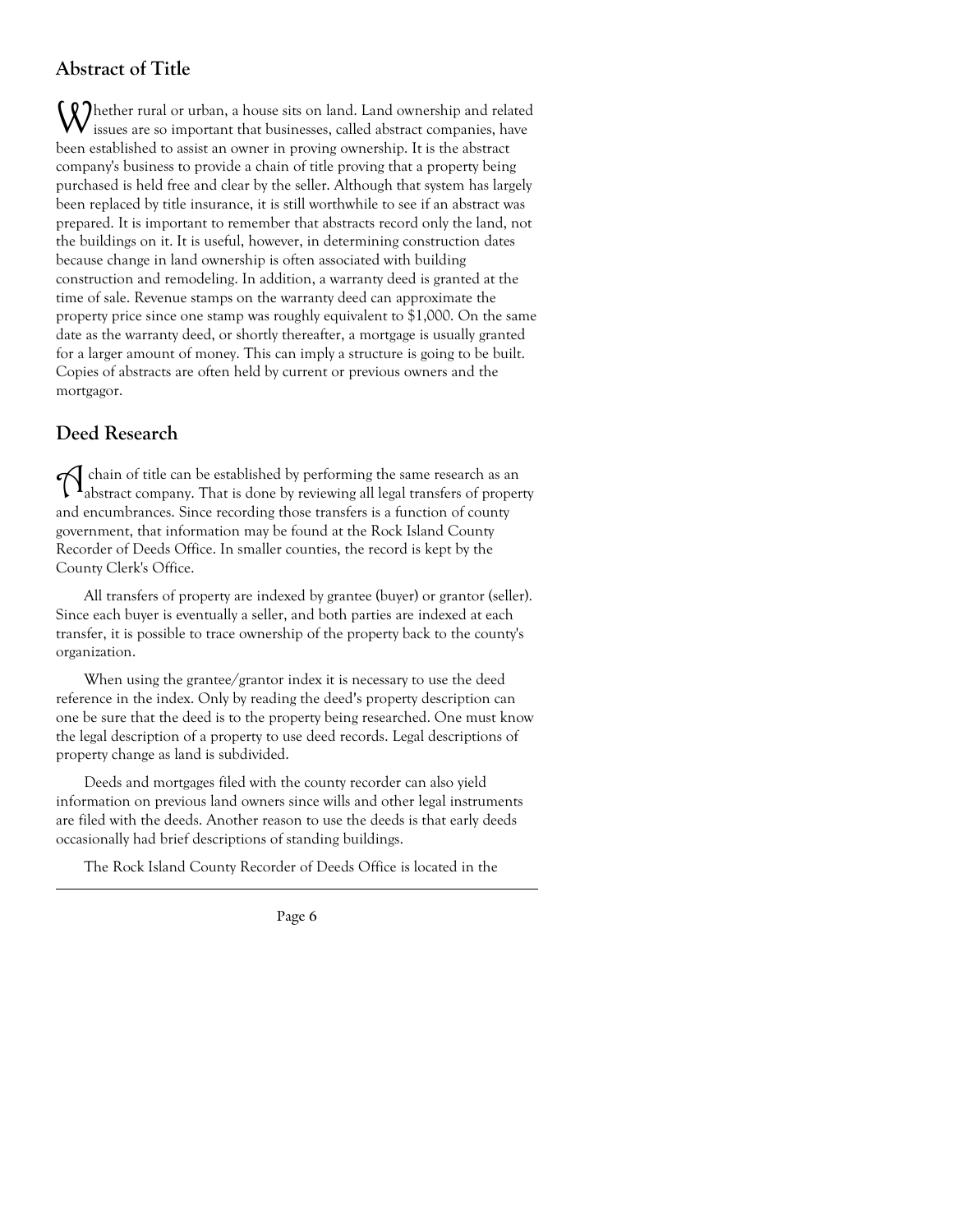County Courthouse (200 15th Street, Rock Island). The office contains site files of properties dating back to the mid-1920's, and grantor/grantee indexes of deeds dating back to 1851. It is important to remember that the grantor/ grantee index is divided into two volumes, those transactions occurring between 1912 and the change over to the site files in 1925 are in one set of books, and those occurring between 1851 and 1912 are in a separate set of books. If the chain of ownership is lost in one of the volumes, it is necessary to check the other set of books to pick it up.

# **Other Governmental Records**

Townships and municipalities maintain records useful to the researcher. Because of the number of local governmental units, it is difficult to make a general statement on their age and location. In some instances, township assessors maintain the township's assessment records. In other places, a county supervisor of assessments provides that service. In Rock island, most records are kept at either the County Courthouse (200 15<sup>th</sup> Street) or the Rock Island County Administration Building (1504 3rd Avenue); the Rock Island Township Office (2827 7th Avenue); the South Rock Island Township Office (1019 27th Avenue); or the Blackhawk Township Office (230 West 4th, Milan). These offices should be able to provide a legal description of the property when given the address.

 Assessors' offices maintain property record cards that provide the data for property tax assessment. A property record card contains an outline of structures, describes structural systems, heating systems, and the like, that add to the value of the structure being taxed. Record cards have been commonly used for thirty years, and in some counties much longer. Although municipalities issue building permits, they are usually retained for no longer than five years. For that reason city records that show sewer connections and construction may be useful. Those records usually appear in town council proceedings, and they are useful when researching areas developed at a single time. Municipal engineering or planning offices are often treasure troves of old maps and plats.

 Unfortunately, the City of Rock Island is one of those cities that did not retain building permits. However, both the Engineering Division and Planning and Redevelopment Division contain useful plats. Both of these offices are located in the City Hall (1528 Third Avenue, Rock Island).

# **Pictorial Research**

Full exploitation of documentary resources should yield a date, or probable<br>date of construction, but that data with the date of date of construction, but that date needs to be verified through pictorial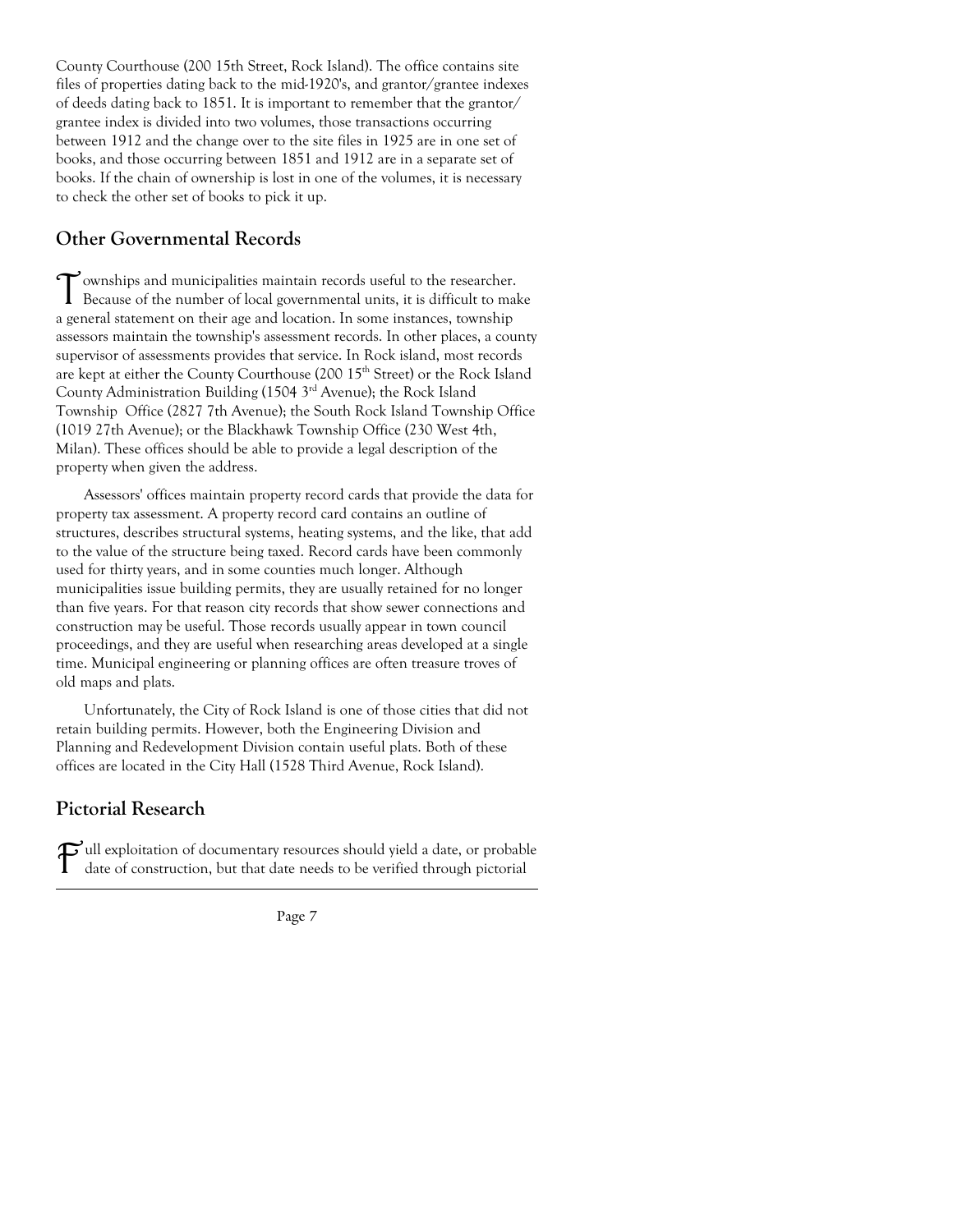sources. Photos and drawings, carefully studied, provide much information on the house and its site. The Rock Island County Historical Society Library (822 11th Avenue, Moline, Illinois) contains an excellent collection of historical photographs and maps.

 The City of Rock Island conducted a residential housing survey of most of the city's pre-1940 neighborhoods in the mid-1980's. Exterior photographs of residences were part of this survey. The survey sheets are available for viewing at Rock Island City Hall, Planning and Redevelopment Division, 1528 3rd Avenue.

# **Sanborn Maps**

As in the case of documentary sources, pictorial sources are far more common for urban houses. The most common representative view, or footprint, of a house is recorded on Sanborn Insurance maps, the best single source of information on older structures. Used in setting fire insurance rates, the maps were drawn for more than five hundred Illinois towns, cities, and villages. The maps date from the early 1880's and there were five or six maps for most communities dating to at least the 1930's. Porches, roofing materials, outbuildings, construction type, and other features are shown. A researcher can often determine not only an accurate date of construction, but clearly see the changes that a building has undergone. Augustana College Library (3435 9 2 Avenue, Rock Island) contains Sanborn Maps of the City of Rock Island on microfilm.

# **Bird's-Eye Views**

In the nineteenth century, itinerant lithographers and town promoters hit upon a happy collaboration. The lithographers sent artists into a community n the nineteenth century, itinerant lithographers and town promoters hit to sketch each structure, and using the principles of perspective, those sketches, (all from one view) were transferred to a bird's-eye view. Those perspective drawings are usually so accurate that the house shape, porch configuration, and window arrangement are discernible. Bird's-eye views were popular from the 1860's to the 1890's.

There are at least four views of Rock Island (1844, 1864, ca. 1874, and 1884). Verifying the date or existence of a structure at a given time is the greatest value of these views. These can be found at the Rock Island County Historical Society Library, 822 11th Avenue, Moline. An example is on the next page.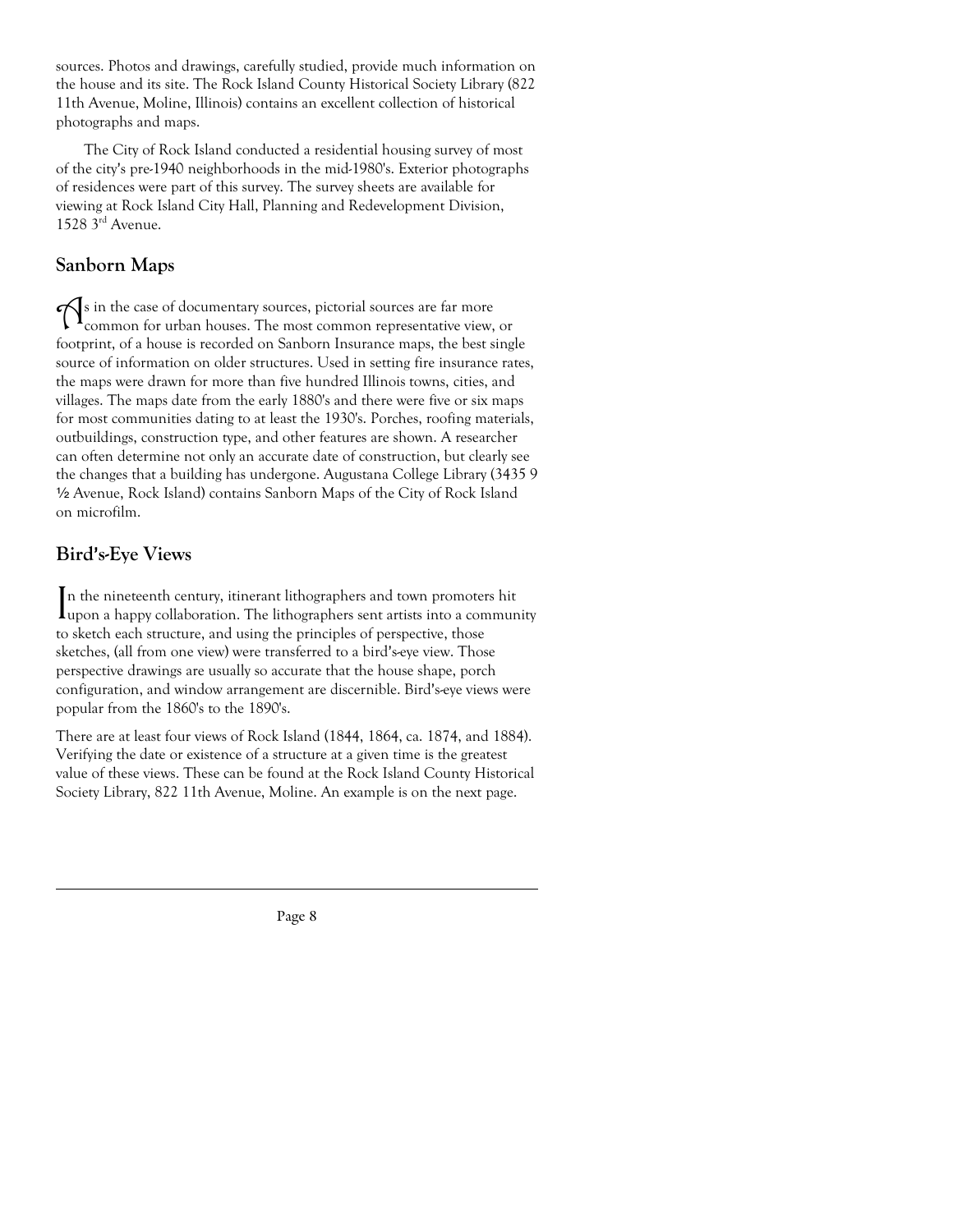

*Example of a bird's-eye view map.* 

# **Newspapers**

Information from the sources above will yield enough data to research<br>Inewspapers. Many Illinois newspapers, (including all Quad City area newspapers. Many Illinois newspapers, (including all Quad City area newspapers) are available on microfilm. Obituaries of former house owners can lead to descendants who may have photographs of the structure. Also, details of a past owner's life may lead to information about construction activity. Births, marriages, and deaths were often the motivation for building.

Some newspapers in the nineteenth and early twentieth centuries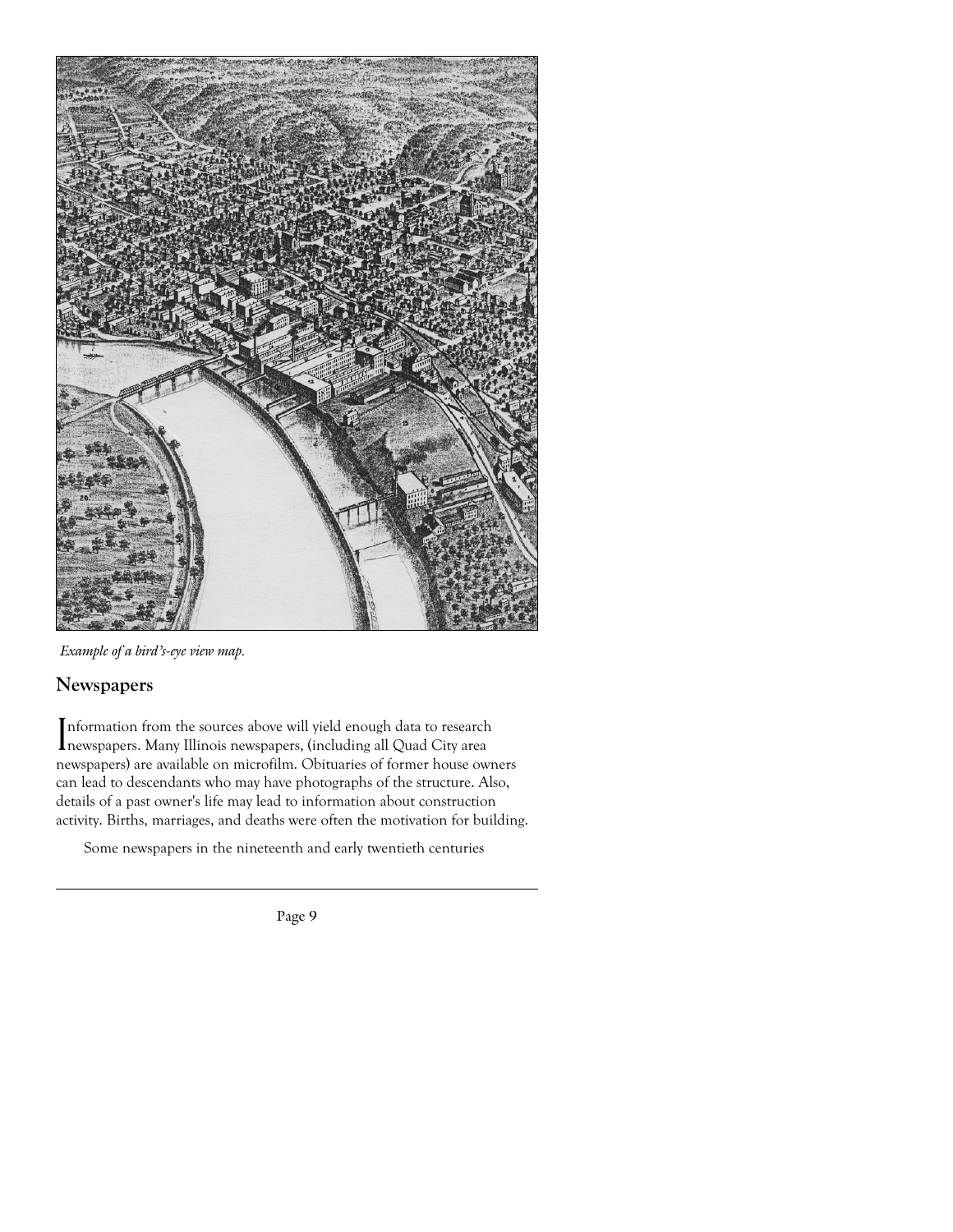published a yearly summary of new buildings as testimony to the community's economic health. Those lists usually appeared in late December or early January. If one knows the date of construction, local newspapers can be read for that year for valuable tidbits of information found in local "gossip" columns. A collection of year-end *Rock Island Argus* newspapers are available for viewing at Rock Island City Hall, Planning and Redevelopment Division.

 The search of written records can be a time-consuming, eyestraining task, yet the details it can yield will assist you in placing a house in a temporal context. Although much information not directly related to a particular structure is uncovered, those random facts will provide the historical and cultural context for a house.

 The Rock Island Public Library (401 19th Street, Rock Island), Augustana College Library (3435 9 1/2 Avenue, Rock Island) and the Rock Island County Historical Society Library (822 11th Avenue, Moline) contain microfilm copies of area newspapers dating to 1855. The Rock Island County Historical Society Library also contains bound copies of area newspapers.

### **Secondary Library Resources**

The library contains some information that is the most general<br>information, histories of the town or the region, that you would use to research your house. It also contains information that is the most specific information, biographies or neighborhood histories, that you would need to research your house.

 You would search library resources to get a rough idea of where to begin your document search. After the document search has revealed most of the information on your house, a return trip to the library would be in order to seek out detailed information. This way you can glean all of the information on your house that is possible. Thus the library is both the starting and the ending point of your house research.

 A bibliography of some of the more broad research materials used to begin you search and where to fine them are as follows:

### **Rock Island Public Library**

401 19th Street, Rock Island, IL 732-7341 (Reference Desk)

Please consult the reference librarian for the following resources:

- 1. City Directories dating back to 1876
- 2. Historical file -Material filed under "Historical Homes"
- 3. Historical file -Material about Rock Island citizens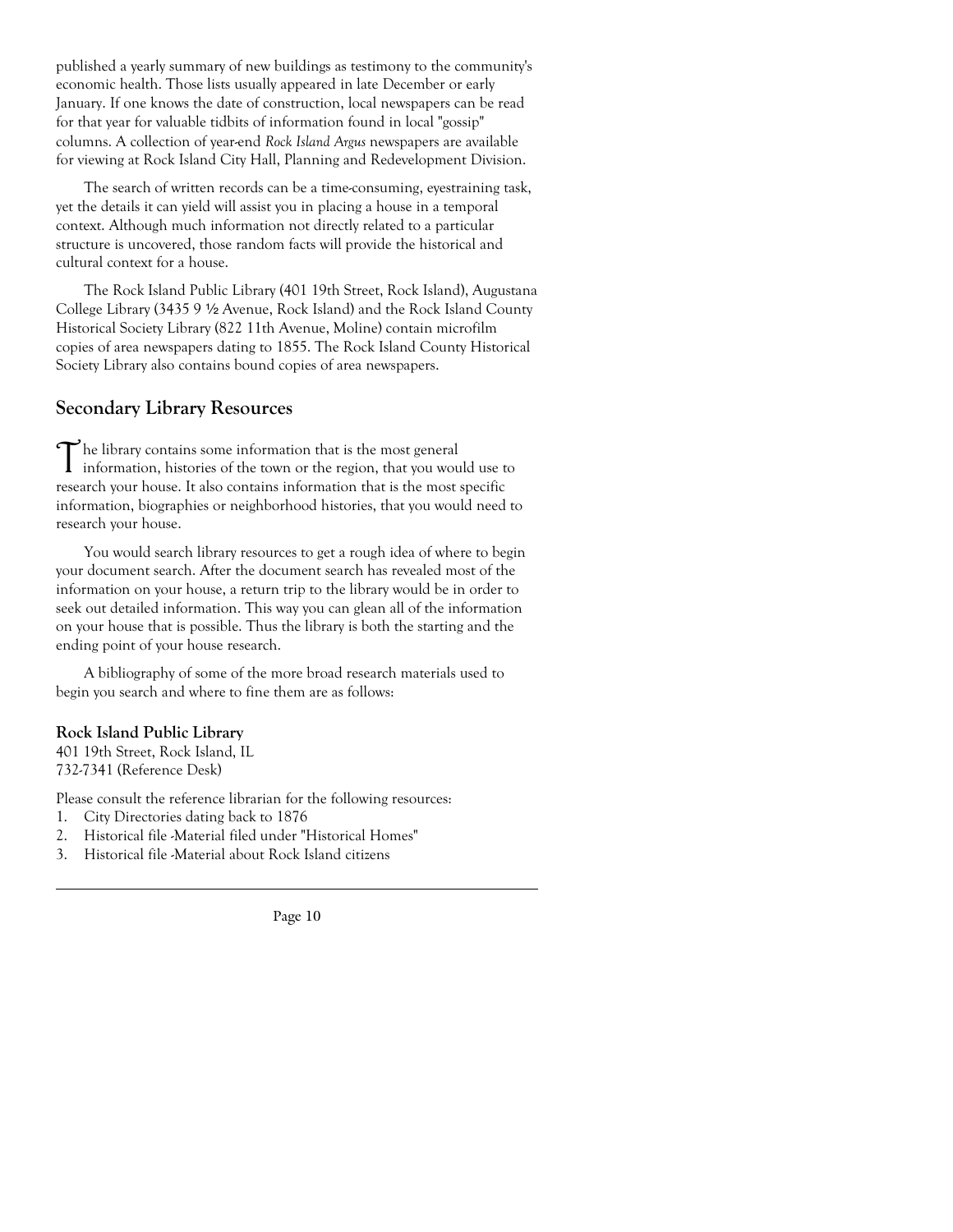- 4. Rock Island Argus -Indexes back to 1855. Year end issues list construction during that year.
- 5. Obituary file -Index to obituaries found in the Argus from 1855
- 6. Old plat maps
- 7. Historical collection -Books on the history of the City of Rock Island and Rock Island County
- 8. Architectural collection -Books on historic preservation and architecture
- 9. Postcard collection Historical scenes and buildings specific to this area

### **Rock Island County Historical Society Library**

822 11th Avenue, Moline, IL 764-8590 (Open Wed - Sat / holidays may vary)

- 1. Rock Island newspapers from 1839 to 1960
- 2. Photographic and postcard collection
- 3. Interview records of Rock Island County Pioneers
- 4. Old maps and atlases of the City of Rock Island and Rock Island County
- 5. Vertical file of several subject groups and surnames listed in central card catalog (e.g., Housing, Housing-Historical)
- 6. State historical publications

### **Blackhawk Genealogical Society Library**

Located at Rock Island Public Library 401 19th Street, Rock Island, Illinois 732-7341 (Reference Desk)

- 1. Rock Island County Cemetery records
- 2. Obituary records of Rock Island County newspapers
- 3. Index to Centennial Families of Rock Island County
- 4. References on "how to do genealogical research"

Please note that most libraries have genealogical collections.

### **Augustana College Library (Special Collections room)**

Augustana College 3435 9 2 Avenue, Rock Island, IL 794-7317

Please consult the reference librarian for the following resources:

- 1. Books on the history of Rock Island County (see "Upper Mississippi Val ley Collection")
- 2. Historical albums of Rock Island and the Quad City area
- 3. Sanborn insurance maps dated 1886, 1892, 1898, 1906 (on microfilm)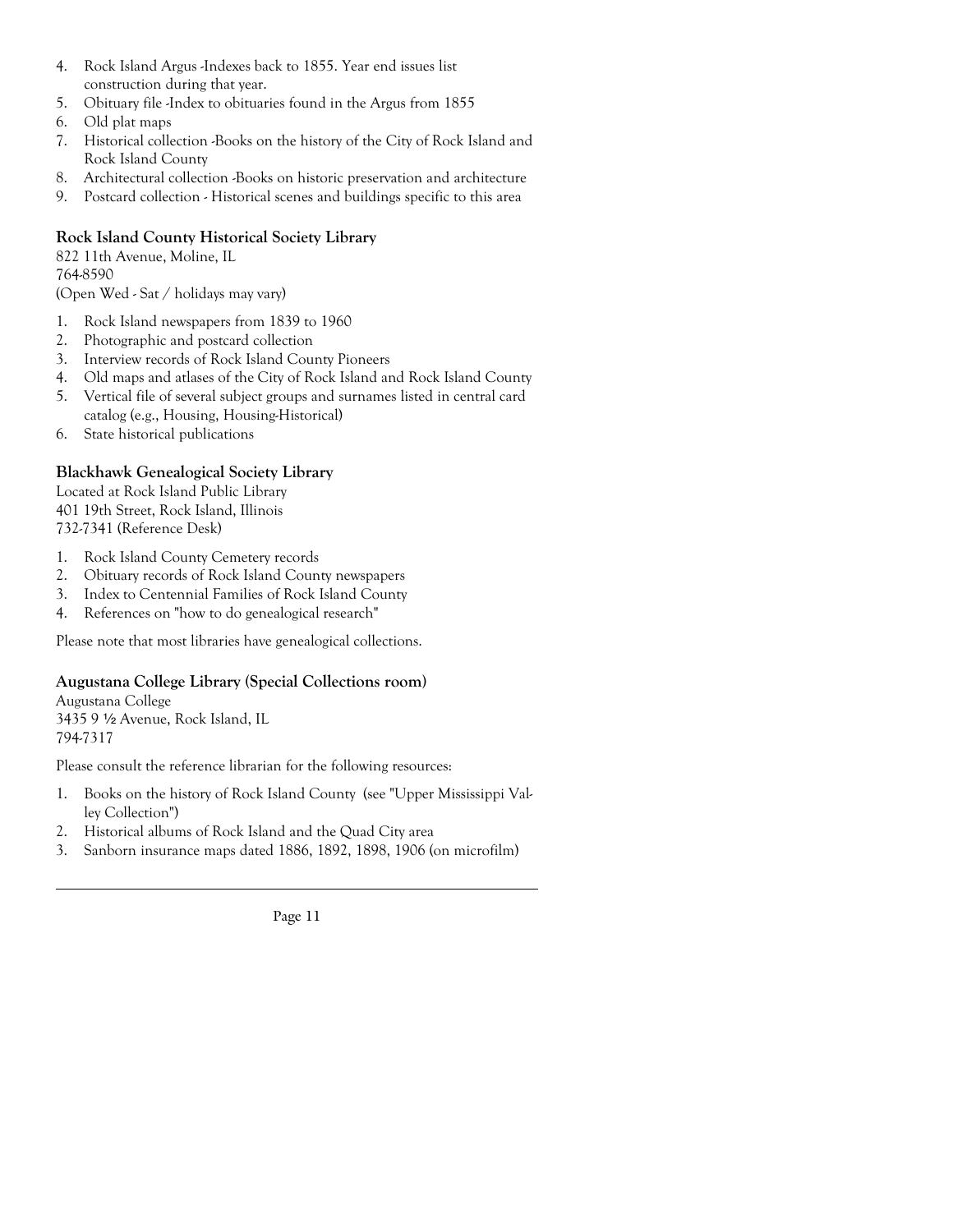**Rock Island County Recorder of Deeds Office** 

Rock Island County Court House 200 15th Street, Rock Island, IL 786-4451

- 1. Real estate records that include the legal description and grantee/grantor transactions beginning December 30, 1835
- 2. Records of mortgages beginning in 1838
- 3. Servicemen's discharge records beginning June 17, 1865

# **Rock Island Preservation Commission Publications**

### **Walking and Driving Tour Brochures & Booklets**

Historical Highlights of Augustana College Broadway Historic District Chicago Addition Walking Tour Downtown Rock Island Highland Park Historic District KeyStone Neighborhood Driving Tour John Looney Legend Tour A Walking Tour of 1918 Government Housing Park View Addition Walking Tour Rock Island's Modernistic Architecture Spencer Place / 19<sup>th</sup> Street Walking Tour Stroll These Sidewalks: Rock Island's Historic Neighborhoods 20th Street Walking Tour 22nd & 23rd Streets Walking Tour

### **Rock Island History & Architecture**

150 Years of Epitaphs at Chippiannock Cemetery Rock Island History: A Companion to the Architectural Walking Tours Rock Island's Historic Residential Neighborhoods, 1835 - 1955 United States Housing Corporation Houses: A Neighborhood Historic Preser vation Plan The Roots of Your Landscape Speaker Transcripts: "Historic Landscaping for the Urban Lot" A Collection of Illinois and Iowa Nursery Catalogs and Price Lists: 1857-1927 Residential Design Guidelines for Rock Island Historic Districts and Landmarks New Homes in Old Rock Island: House Plan Booklet Brick Streets Plan

 The Rock Island Preservation Commission also maintains copies of nominations for all Rock Island Landmarks and National Register of Historic Places buildings and districts in the City. For information call the Rock Island Planning & Redevelopment Division at 732-2900 or visit www.rigov.org.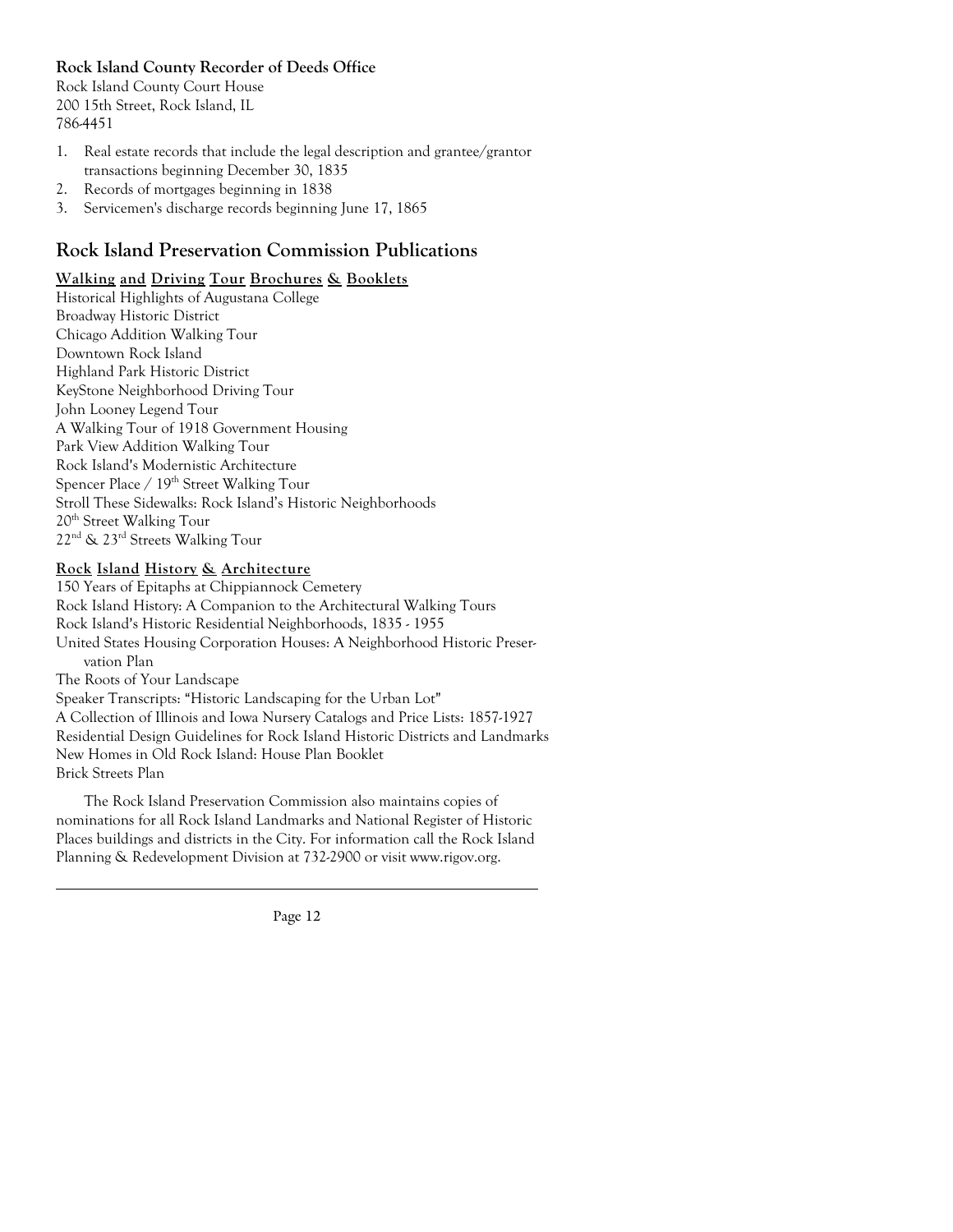# **Historical Albums of Rock Island**

*(available for review at the Special Collections section of Augustana College Library)*

Album of the City of Davenport, Rock Island, Moline and the Rock Island Arsenal. 1890. 917.7339Al15.

Album of Rock Island and Vicinity. 917.7339Al151.

Souvenir of the Tri-Cities. 1901. 917.7339P589.

Rock Island and its Surroundings. 1853. 977.339R59c.

- Moline, Rock Island, Davenport: Their Interests, Industries, Institutions. 1888. 977.339T465.
- Rock Island Illustrated. 1888. 977.339Q29r.
- Three Cities and the Rock Island Arsenal. 1884. 977.339T465A.
- City of Rock Island, Illinois. 1915. 977.339R59L.
- The Tri-City Trade Journal. 1893. 977.339R59T.
- Portrait and Biographical Album of Rock Island County, Illinois. 1885. 977.330P838.

### **Books to Help You Identify And Restore Old Buildings**

*(available at the Rock Island Public Library and other area libraries)* 

Bernhard, Sandy. The House Journal: Recording the Challenges of Caring for Your Home. 1993. Blumenson, John G. Identifying American Architecture—A Pictorial Guide to Syles and Terms, 1600-1945. Revised Edition 1995; 1981. Brand, Stewart. How Buildings Learn: What Happens After They're Built. 1994. Combined Book of Sash, Doors, Blinds, Mouldings, Stair Work, Mantels and All Kinds of Interior and Exterior Finish. 1995 (reprint of 1893 catalog). Gottfried, Herbert and Jan Jennings. American Vernacular Interior Architecture, 1870-1940. 1987. Greenberg, Gail. A Comprehensive Guide for Listing a Building in the Na tional Register of Historic Places. 1996. Gross, Steve. Old Houses. 1991. Gowans, Alan. Styles and Types of North American Architecture. 1992. Howard, Hugh. How Old Is This House? 1989. Howard, Hugh. The Preservationist's Progress: Architectural Adventures in Conserving Yesterday's Houses. 1991. Illinois Historic Preservation Agency. Residential Architectural Styles in Illi nois. [Videorecording]. 1999. Video977.3393Res.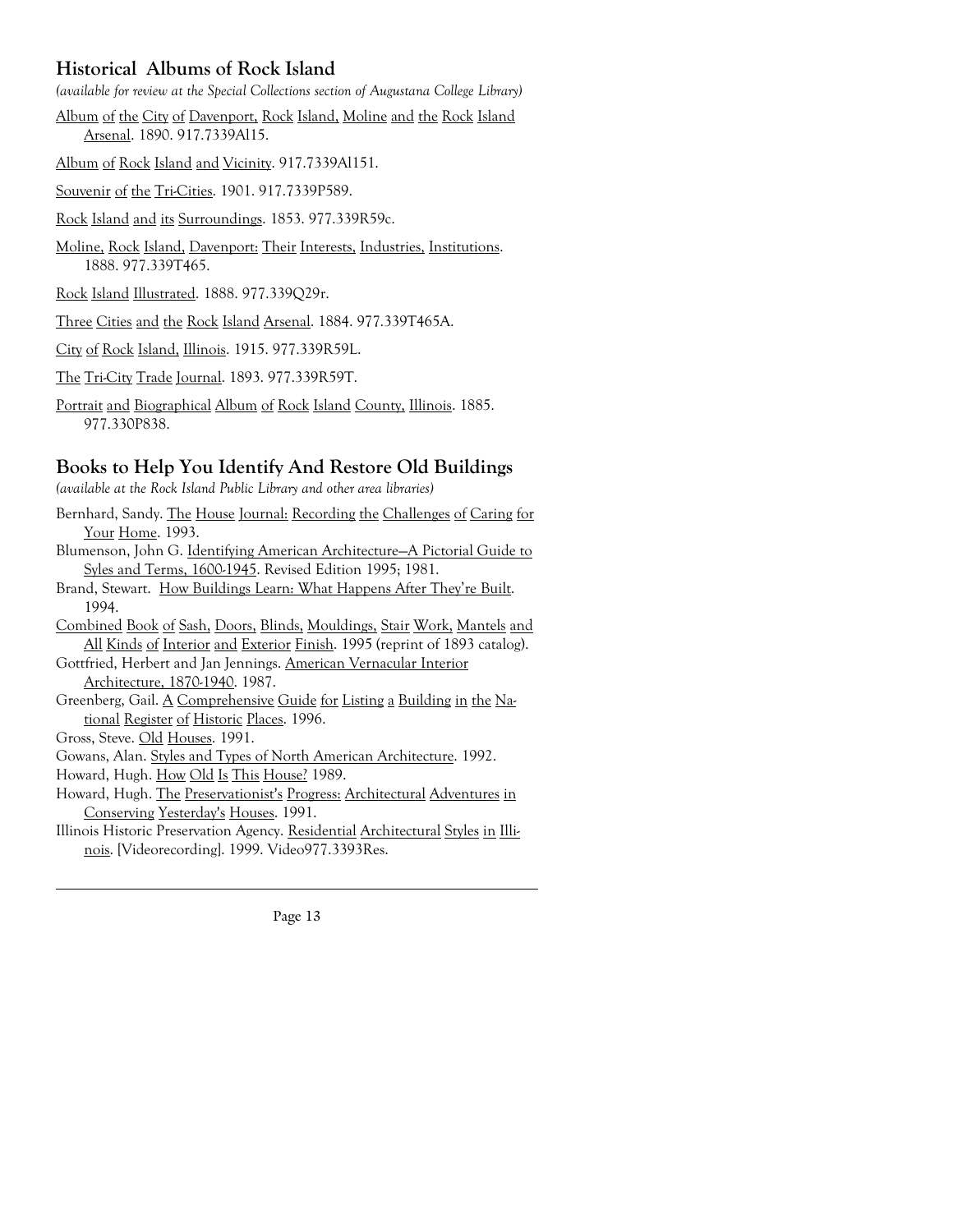- Jackson, Albert. The Complete Home Restoration Manual: An Authoritative, Do-It-Yourself Guide to Restoring and Maintaining the Older House. 1992.
- Jackson, Kenneth T. Crabgrass Frontier: The Suburbanization of the United States. 1985.
- Light, Sally. House Histories: A Guide to Tracing the Genealogy of Your Home. 1989.
- Massey, James C. House Styles in America: The Old House Journal Guide to the Architecture of American Homes. 1996.
- McAlester, Virginia. A Field Guide to American Houses. 1984, 1990, 2000.
- Meany, Terry. Working Windows: A Guide to the Repair and Restoration of Wood Windows. 1998.
- Phillips, Steven J. Old House Dictionary: An Illustrated Guide to American Domestic Architecture, 1600-1940. 1994.
- Picturesque Tri-Cities. 1901-1903. Ref977.3P58.
- Pomada, Elizabeth. The Painted Ladies Revisited: San Francisco's Resplendent Victorians Inside and Out. 1989.
- Pomada, Elizabeth. Daughters of Painted Ladies: America's Resplendent Victorians. 1987.
- Poore, Patricia. The Old House Journal Guide to Restoration. 1992.
- Poppeliers, John. What Style Is It? A Guide to American Architecture. 2003.
- Rooney, William F. Practical Guide to Home Restoration. 1980.
- Rypkema, Donovan. The Economics of Historic Preservation: A Community Leader's Guide. 1994.
- Scully, Vincent J. American Architecture and Urbanism. 1988.
- Smith, G.E. Kidder. A Pictorial History of Architecture in America. 1976.
- Stevenson, Katherine Cole and H. Ward Jandl. Houses By Mail: A Guide to Houses from Sears, Roebuck & Co. 1991.
- Victorian Domestic Architectural Plans and Details: 734 Scale Drawings of Doorways, Windows, Staircases, Moldings, Cornices and Other Elements. 1987.
- Vila, Bob. Bob Vila's Complete Guide to Remodeling Your Home. 1999.
- Weitzman, David. Traces of the Past: A Field Guide to Industrial Archeology. 1983.
- Yapp, Bob. About Your House With Bob Yapp. 1997.

# **Internet Resources**

For the most up-to-date listing of handy internet resources related to architecture, state and local history, preservation organizations and tips for historic home owners, go to this page on the City of Rock Island web site:

http://www.rigov.org/citydepartments/ced/helpfullinks.html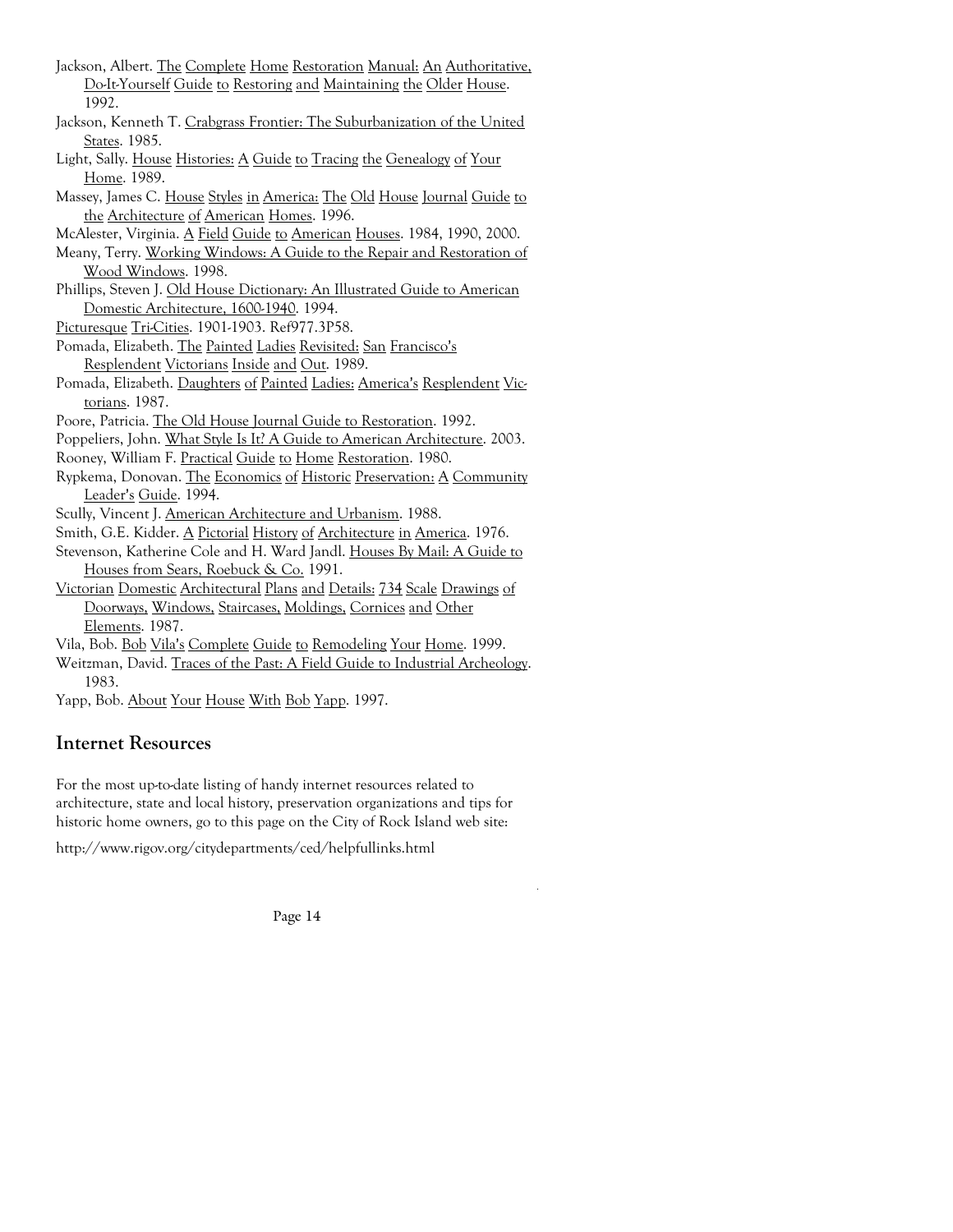*Much of the information in this publication was compiled by Greg Koos, Archivist/Site Manager for the McLean County Historical Society and reprinted with the permission of the Illinois Historic Preservation Agency. The Rock Island Preservation Commission and the City of Rock Island wish to thank Mr. Koos for allowing his work to be used in this publication.*